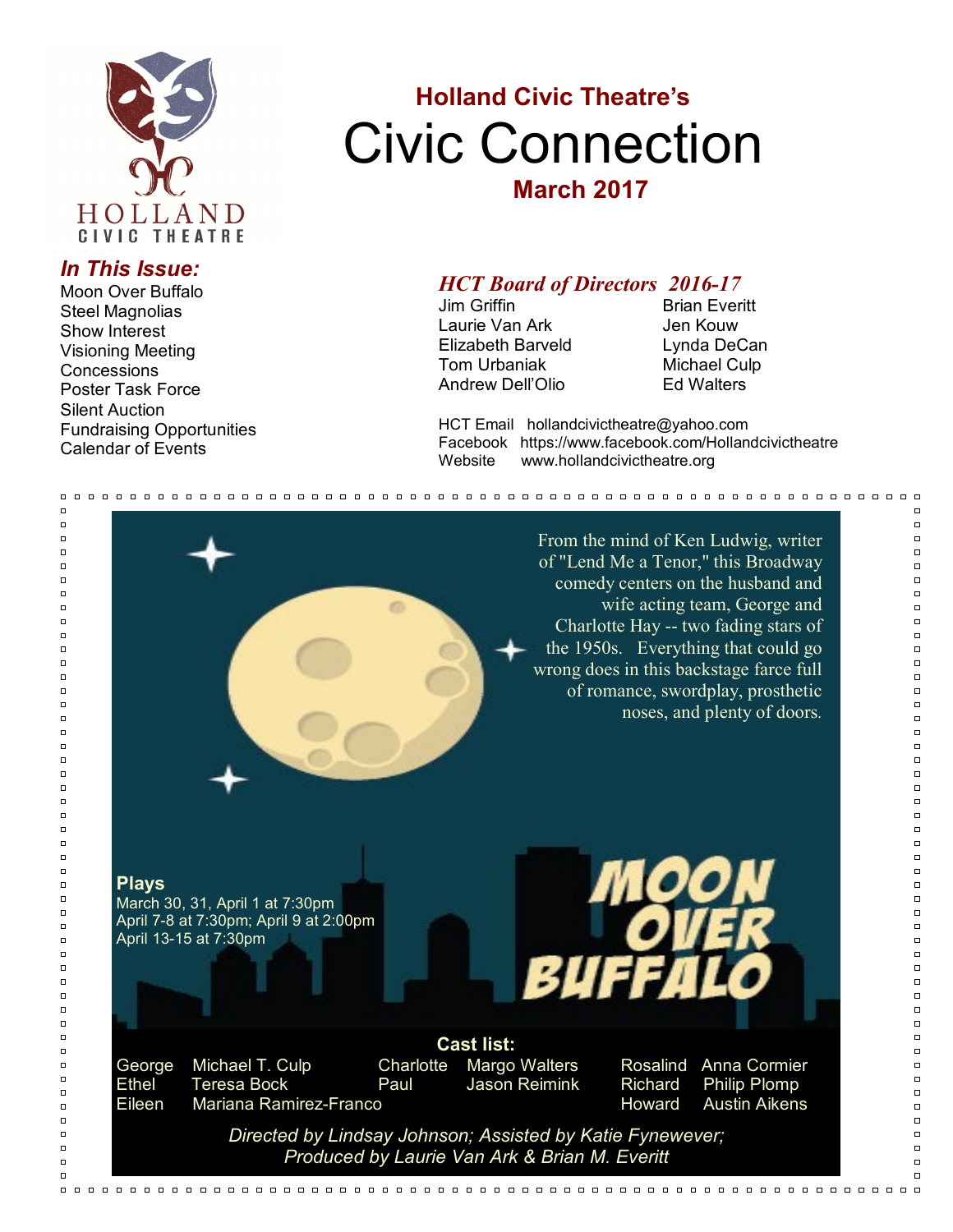

The action is set in Truvy's beauty salon in Chinquapin, Louisiana, where all the ladies who are "anybody" come to have their hair done. Concerned with a group of gossipy southern ladies in a smalltown beauty parlor, the play is alternately hilarious and touching—and, in the end, deeply revealing of the strength and purposefulness which underlies the antic banter of its characters.

#### **CAST LIST**

**Troupe** 

Truvy Jen Kouw M'Lynn Sandra Griffin Annelle Sonnet Quinn Clairee Cathy Gartland Ouiser JoLee Hanson Shelby Megan & Hannah

*Steel Magnolias* is directed by Jo-Ellen Ming Assisted by Laurie Van Ark & Cathy Van Lopik; Produced by Jim Griffin

v

Tulip Time shows May 6; 9-13  $@$  7pm May 7  $@$  2pm Tickets available today via Tulip Time at www.tuliptime.com In town showing May 18-20 @ 7:30pm Tickets available in May

By Robert Harling By Special Arrangement by Dramatist Play Service



HCT is proudly supported by Michigan Council for Arts and Cultural Affairs and The National Endowment for the Arts



**National Endowment** for the Arts arts aoy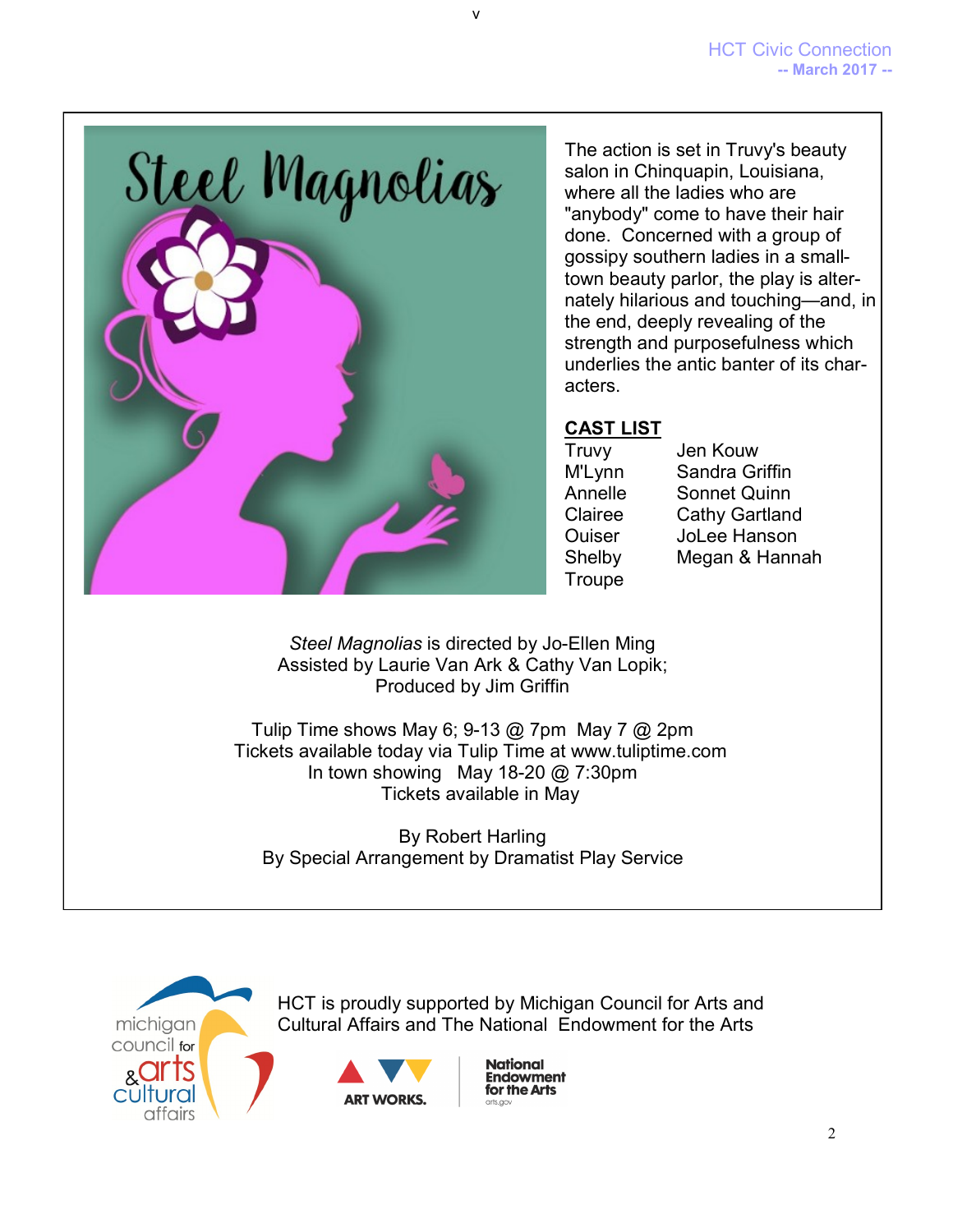# **Do you have interest in a show?**

Michael Culp has always wanted to be King Henry II in *The Lion In Winter*. It was one of his "Bucket List" shows. Russ Gallas always thought that *Man of La Mancha* would be great staged in mental hospital. Margo Walters was previously in *Musical Comedy Murders of 1940*. Many of our shows find their way to our stage because someone had a passion or an interest in working on that show. Sometimes those are the best shows! Do you have a show that you have always wanted to see on the stage at Holland Civic Theatre? We would love to hear from you!!! Please contact Margo Walters from our artistic committee at [margok512@sbcglobal.net](mailto:margok512@sbcglobal.net)

# **Visioning Meeting**

vi·sion·ing ˈviZHəniNG/ *noun*

the development of a plan, goal, or vision for the future

On Friday, February 24, a group of HCT members and patrons as well as executives from The Holland Chorale, Holland Friends of Art and Holland Area Arts Council met at HCT to talk about the future of HCT in the Holland Community as well as West Michigan. We discussed the need for all the West Michigan Arts Groups to collaborate with shared information, calendars and resources in order to work towards a new way to contribute, attend and support the arts in West Michigan. It was a power brain storming meeting which will help the HCT Board of Directors to plan for Holland Civic Theatres' future as well as the continuation of arts in the West Michigan Area.

Stay tuned for additional meetings which will come in the future!

# **Concessions & Ushers**

We are in need of concessions, ushers and house managers for our shows. Ushers & concession hosts can stay on the night they work and see the show (subject to availability) House managers are welcome to come back and watch another show at a later date. Please consider volunteering!

Sign up today at:

[http://www.signupgenius.com/](http://www.signupgenius.com/go/20F0A4BA9AB28A02-moon) [go/20F0A4BA9AB28A02-moon](http://www.signupgenius.com/go/20F0A4BA9AB28A02-moon)

Any questions, contact Laurie at laurievanark@gmail.com

# **Poster Task Force**

We would like to start a "Poster Task Force" This group of volunteers would be responsible for delivering posters to downtown Holland merchants as well as other various places of business. It's very simple to do. You would need to be available during a weekday or on a Saturday 2 weeks prior to show opening dates. If you are interested, email Lynda DeCan at ljdecan@gmail.com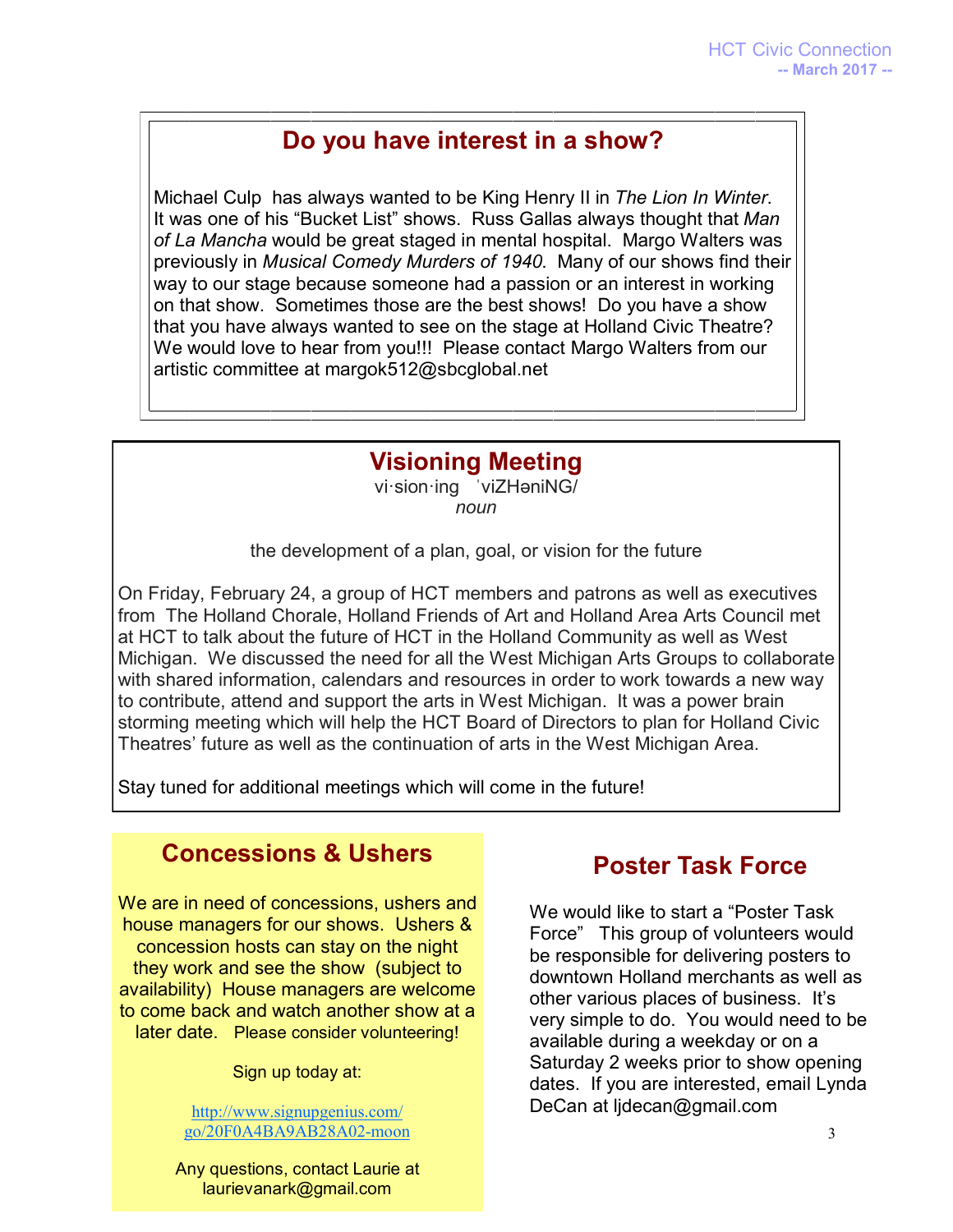HCT Civic Connection **-- March 2017 --**

### **Silent Auction Wrap Up**

We had an absolutely lovely evening - beautiful Mardi Gras decorations, wonderful hors d'oeurvres by Ultimate Catering, mini cupcakes provided by The Sweeter Side and Bananas Foster by Mary Reimink, and more items available for bidding than ever before. This year's lower attendance provided the attendees with some excellent bargains on services, gift cards, home made items and many retail items. The final numbers aren't quite in, but we netted approximately \$2,000.



Auction committee members: Chris Urbaniak, Laurie Van Ark, Jodi Miller, Liz Barveld. Missing: Dawn Overway

### **Thank you to our individual and corporate donors for the 2017 Silent Auction**

Roger & Kris Kennedy Hops at 84 East Sandra Griffin **IBG Travel Agency** Wanda Riemersma Jonker's Gardens

Adrian Van Houten **8th Street Grille** Adrian Van Houten by Bulle Base of the Street Crille Adrian Version Coffee Chelsi Proos **Applebee's** Applebee's Kilwin's of Holland Chris Rubaniak **Art Van Furniture Lakeshore Family Chiropractic** Chris St. John Barber Ford Lemonjello's Deb Schakel **Bob's Butcher Block** Logan's Roadhouse Dennis Hamilton Bonnie's Parsonage B&B Loker's Shoes Gary & Dona Bogle Borr's Shoes & Accessories Maple Hill Golf Course Gerrit Overway **Butch's Restaurant & Wine Shop** Meyer Music Holly Verde **Carolyn Stich Studio** Model Drug & Apothecary Jack Oonk **Cranes in the City** Moynihan Art Gallery Jodi Miller Crazy Horse Steakhouse Muriel's Intimate Apparel Joy Hoskins Crust 54 New Holland Brewing Julie Gross **D&W Fresh Market** Salubrity Vida Day Spa Kathy Kibby **Downtown Dogs** SandCastle Kelly Bakker **Dr. Michael Petchauer** Sluggo's Larry Sybesma **Eye Can See Clearly Now** South Side Party Store Laurie Van Ark Fris Downtown Subs N More Linda Barfield **Fustini's School of Cooking** The Curragh Liz Barveld Glenda's Lakewood Flowers The Good Earth Marie Hamilton Greener's Automotive The Rink Michael & Sue Ann Culp Holland 7 Three Chairs Nancy Clark **Nancy Clark Clark Holland Sentinel** Clark Urban Found Nancy Gasper Holland Symphony Orchestra Van Wieren Hardware Patricia Franco **Home & Company** VerHage Paul Gunneman **Hope College GPS** Zoup

#### **Individual Donors Corporate Donors Corporate Donors**

Food prepared by Ultimate Catering & served by own French Maids, Mariana Ramirez-Franko & Anna Cormier



4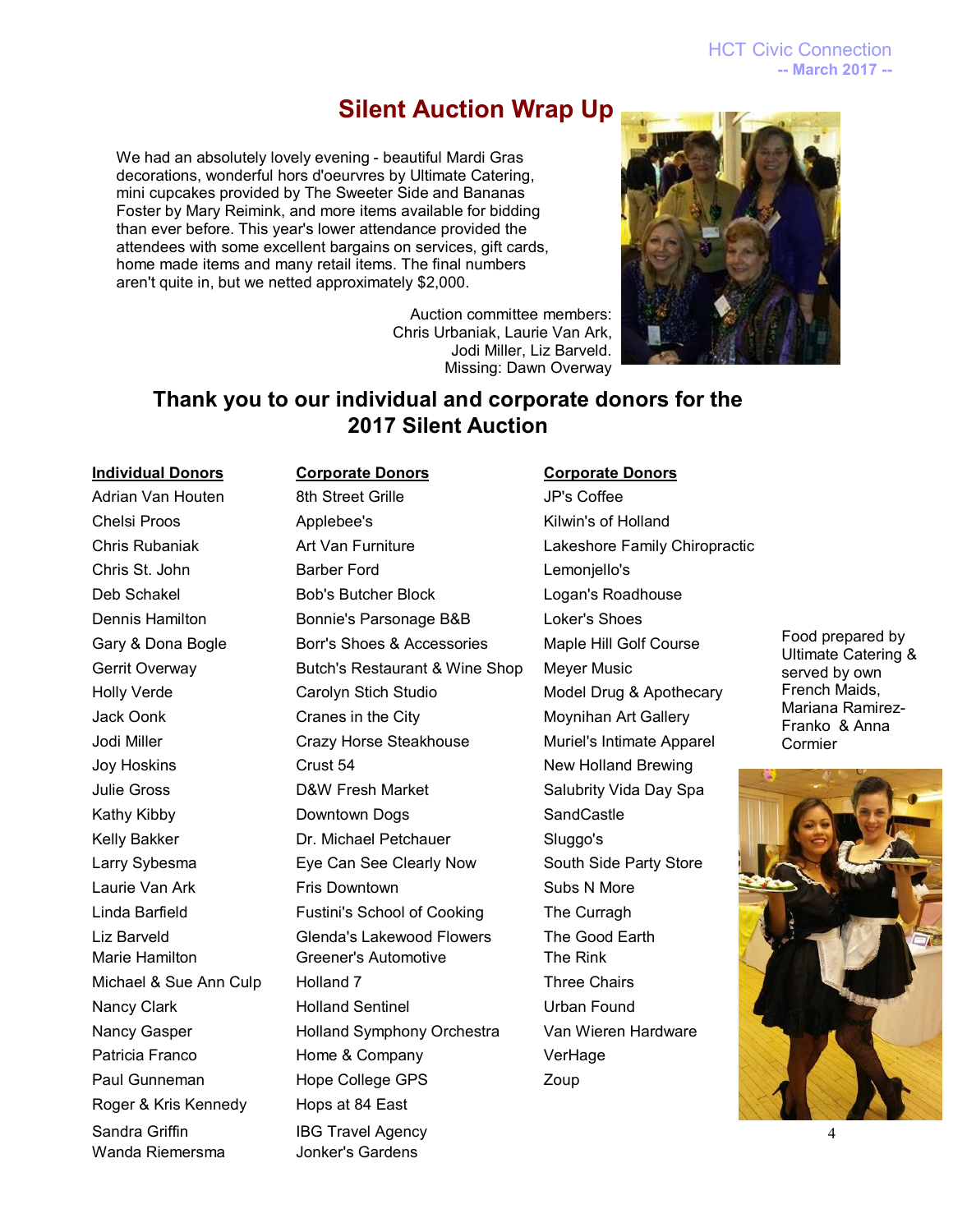

### **Save your D&W and Family Fare Receipts!!!**

Holland Civic Theatre has the opportunity to earn \$1,000 from SpartanNash, simply by shopping at any local company-owned store, including Family Fare Supermarkets and D&W Fresh Markets. Through the Direct Your Dollars program, we can turn eligible receipts into cash for our organization!

It's easy to help us "Direct Your Dollars." Every time you shop at any Family Fare Supermarket or D&W Fresh Market, save your receipts. We'll be collecting them in our Direct Your Dollars box, located by the concessions window.

For every \$150,000 in receipts we collect, we will earn \$1,000 donation from SpartanNash. With your support – and your receipts – we'll be raising money to purchase items needed.

If you aren't able to drop your receipts off in person, you can also mail them to: 50 West 9<sup>th</sup> Street Holland, MI 49423.

**Welcome to** 

We do need original receipts to earn the \$1,000 donation, so please no photocopies.

This is a way that family and friends in any of the 10 states that SpartanNash has stores can help raise support for Holland Civic Theatre just by sending their receipts! The following are stores that are part of SpartanNash: Bag 'n Save, Dan's Supermarket, D&W Fresh Market, Econofoods, Family Fare Supermarket, Family Fresh Market, Family Thrift Center, Forest Hills Foods, Fresh City Market, No Frills, Sun Mart, Supermercado Nuestra Familia, ValuLand and VG's Food and Pharmacy.

Thanks to the Direct Your Dollars program, we can raise money for Holland Civic Theatre as we shop for our groceries each week. Start saving those receipts! We'll continue collecting them throughout the year.

**amazonsmile** You shop. Amazon gives.

 Amazon donates .5% of the price of your eligible AmazonSmile purchase to the charitable organization of your choice.

- *AmazonSmile is the same Amazon you know!* Same products, same prices, same service.
- What a great way for our favorite theatre to fundraise without stress to you!
- Go to smile.amazon.com and type in Holland Civic Theatre as your selected donation recipient!

*Use AmazonSmile for all your Amazon purchases!!!*